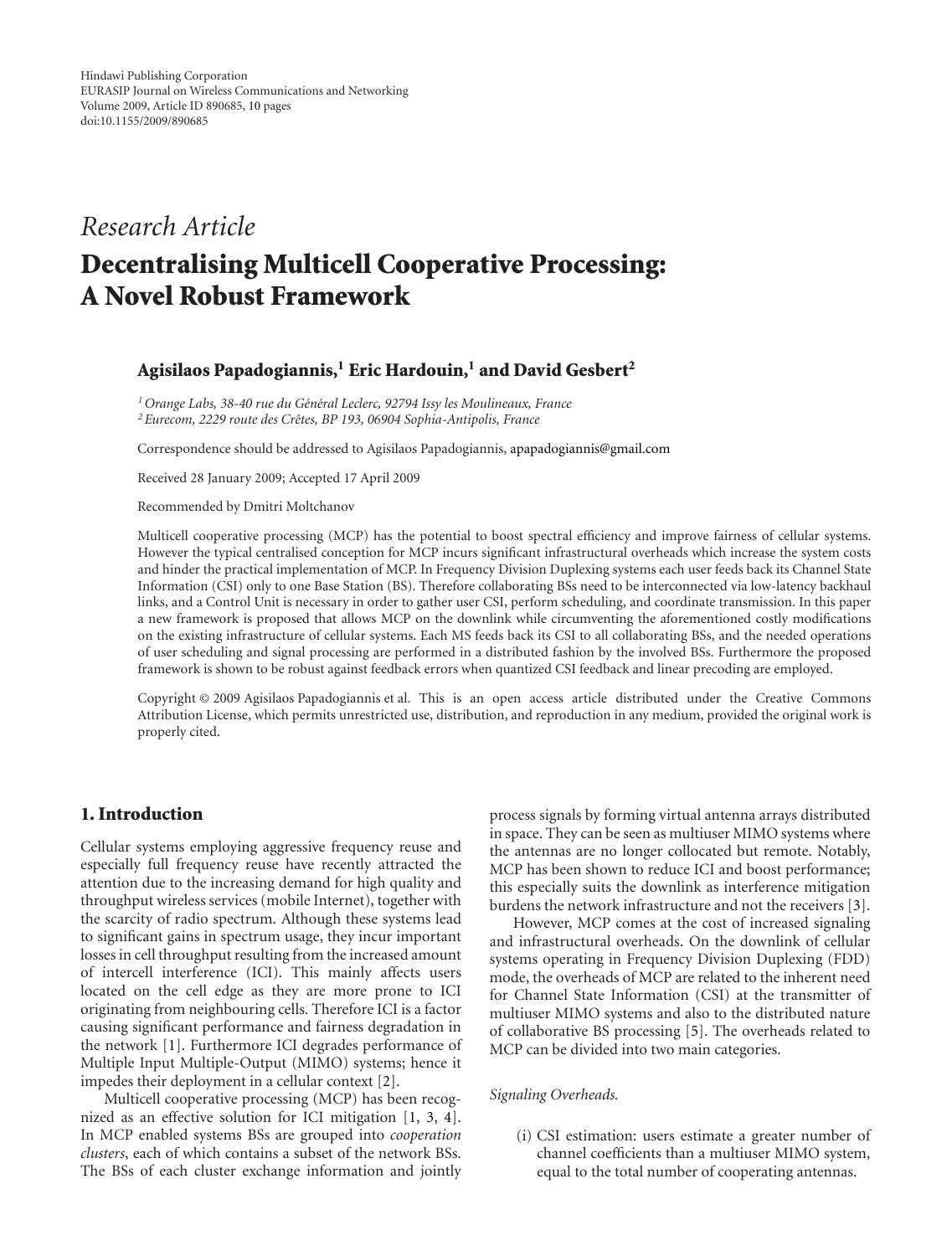- (ii) CSI Feedback: feedback of the estimated high number of channel coefficients from users to BSs.
- (iii) Time synchronisation: collaborating BSs need to be tightly synchronised in time.

#### *Infrastructural Overheads.*

- (i) Control Unit: the CU gathers CSI from the BSs, performs scheduling, and designs the transmission parameters according to the chosen transmission strategy.
- (ii) Low-latency backhaul links: collaborating BSs are connected with the CU via low-latency links in order to exchange CSI, scheduling decisions, and transmission parameters.

Note that the signaling overheads are independent of the architectural conception for MCP, whereas the infrastructural overheads mentioned above are related to the existing conception for the architecture of MCP.

A natural way for mitigating the aforementioned overheads is to limit the number of cooperating BSs per cluster. A simple technique that has been proposed is limited static clustering, where BS cooperation groups are of limited size and remain static; only neighbouring BSs collaborate [6, 7]. This has been shown to be a good trade-off between performance and overhead. However, even higher performance gains can be attained if the limited clusters are formed dynamically; in this case the cooperating BSs are not the neighbouring ones but rather the ones that interfere the most [8, 9]. In addition, ways of optimizing system performance under a constrained backhaul have been considered [10]. However, these contributions attempt mainly to mitigate the signaling overheads as they imply a CU per cooperation cluster and low-latency inter-BS links. In order to facilitate the deployment of MCP, it is desirable that the infrastructural overheads entailed by the existing conception for MCP (CU, low-latency backhaul links) are alleviated, and this aspect is not addressed in the abovementioned contributions.

According to the typical framework for MCP on the downlink of FDD systems, a Mobile Station (MS) estimates the channels related to the BSs of its cooperation cluster (CSI estimation). Then it feeds back to the BS of its cell (usually the one that it receives the maximum SNR from, defined as Master BS) either full or partial CSI (i.e., long-term or quantized CSI). Subsequently, the BS forwards this local information (CSI) to the CU of the cluster which gathers local CSI from all cooperating BSs. Local CSI for a BS is defined as the CSI related to the MSs belonging to its cell. Nonlocal CSI for a BS is defined as the CSI of the MSs belonging to different cells of the cooperation cluster. The CU selects the users to be served (scheduling phase) and calculates the transmission parameters which are then sent to the corresponding BSs for the transmission to take place (transmission phase). Therefore in the existing conception, a CU and the CU to BSs low-latency links are necessary [11– 13], a fact which demands substantial changes to the current system architecture and a significant increase in costs.

In [14] a framework for decentralising MCP has been proposed which aims at keeping the necessary infrastructural overheads and costs for accommodating MCP to a minimum. It is assumed that each BS collects local together with nonlocal CSI; each MS sends its CSI estimate to all cooperating BSs. In this case, each BS can perform scheduling, and design the transmission parameters independently without the need of any CSI exchange with a central entity; the same scheduling decisions are made by each BS. The proposed framework has a potential sensitivity to feedback errors since MSs utilise several radio links in order to communicate their CSI to the collaborating BSs. This was not fully evaluated in [14] which only assumed unquantized (unlimited) feedback. However, limited feedback schemes are of practical importance [15]. Therefore in this paper a more realistic quantized feedback model is considered, and its sensitivity to feedback errors under the proposed framework is investigated. It is shown that the proposed decentralized framework is robust against feedback errors under a realistic digital feedback model.

The paper is structured in the following way: in Section 2 the system model is introduced. In Section 3 the linear precoding framework for transmission, together with the models for quantized feedback, and feedback errors are presented. In Section 4 the typical centralised conception for MCP is described while in Section 5 the proposed decentralised framework for MCP is discussed. In Section 6 numerical results are shown related to feedback errors proving the robustness of the decentralised MCP approach. The paper is concluded in Section 7.

### **2. System Model**

A cellular system which comprises *B* base stations and *K* mobile stations overall is considered. We consider the case of single-antenna BSs and MSs for simplicity, although our results can be easily generalized to the multiple antenna case. Downlink communication is taken into account, and frequency flat fading is assumed. The received signal of the *i*th MS can be described as

$$
y_i = \mathbf{h}_i^T \mathbf{x} + n_i,\tag{1}
$$

where  $\mathbf{h}_i = [h_{i1}, h_{i2}, \dots, h_{iB}]^T$  represents the channel vector of the *i*th user,  $\mathbf{x} \in \mathbb{C}^B$  is the vector containing the transmit antenna symbols, and  $n_i \sim \mathcal{NC}(0, \sigma^2)$  is the independent complex circularly symmetric additive Gaussian noise coefficient. An average per antenna power constraint has been considered,  $\mathbb{E}\{|x_n|^2\} \leq P_n$  for  $n = 1, ..., B$ . It is assumed that the system operates in FDD mode and that each MS *i* obtains a perfect estimate of its own channel state **h***i*. In addition, we consider delayless feedback links which are utilised by the MSs in order to feed back their CSI to the system infrastructure. The users feed back limited CSI (quantized CSI) which can be corrupted by errors introduced by the feedback channel.

In the case of single-cell processing (absence of BS cooperation), each MS receives useful signal only from one BS, usually the one providing the best long-term channel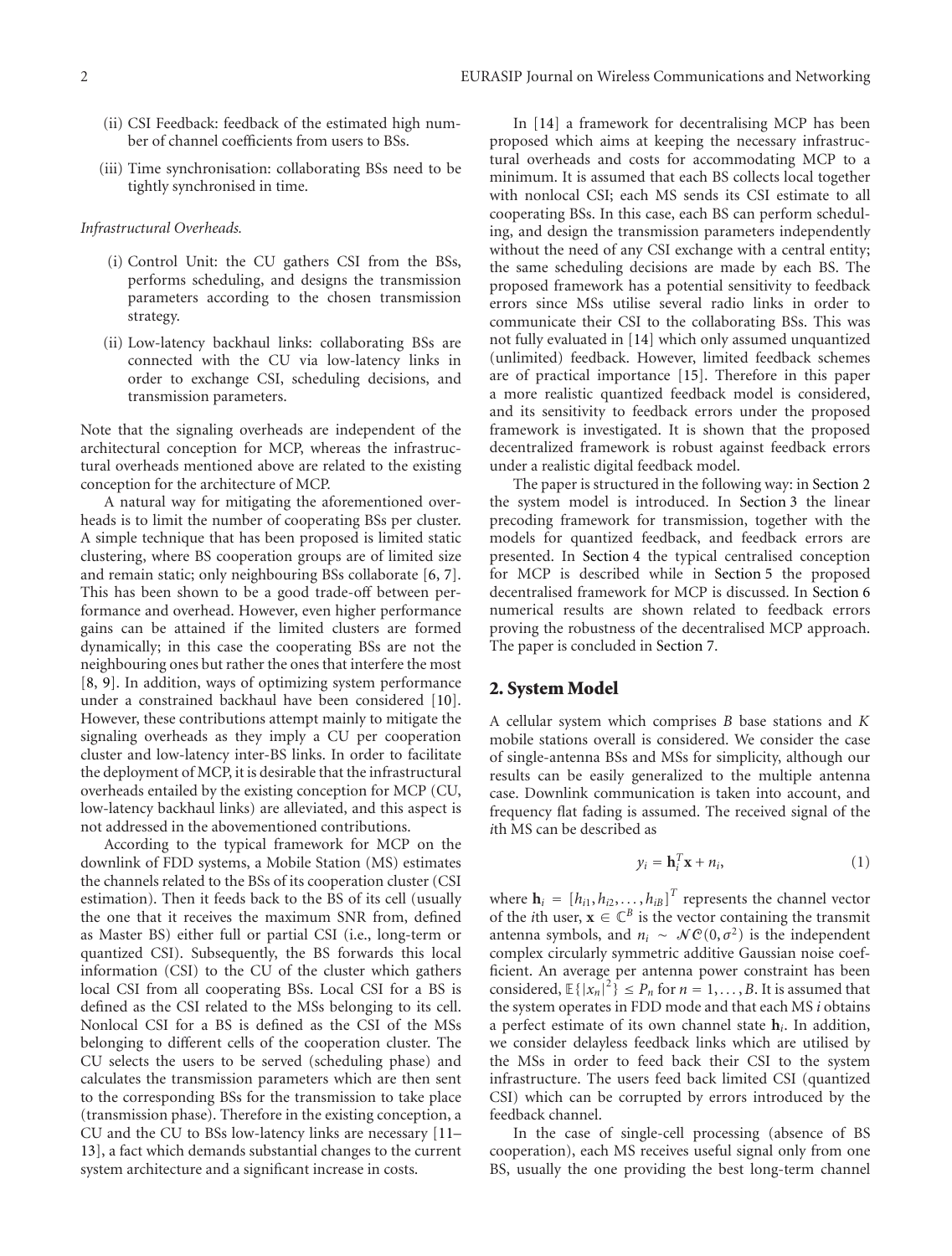gain. *B* single antenna BSs are assumed; hence *B* MSs are scheduled for transmission in each time slot. The vector of transmit symbols  $\mathbf{u} = [u_1, \dots, u_B]^T$  is mapped directly to the transmit antennas  $\mathbf{x} = \mathbf{u}$ . Therefore the *i*th MS receives the following signal when *k* is its associated BS:

$$
y_i = h_{ik} u_k + \sum_{j=1, j \neq k}^{B} h_{ij} u_j + n_i,
$$
 (2)

where *hik* corresponds to the channel coefficient related to the useful signal and  $\sum_{j \neq k} h_{ij} u_j$  corresponds to the detrimental ICI. Thus the Signal to Interference plus Noise Ratio (SINR) of the user *i* is

$$
\gamma_i = \frac{|h_{ik}|^2 p_k}{\sum_{j=1, j \neq k}^B |h_{ij}|^2 p_j + \sigma^2},
$$
\n(3)

where  $p_k = \mathbb{E}\{|u_k|^2\}$  and  $p_j = \mathbb{E}\{|u_j|^2\}$  represent the respective power allocation levels. In this paper equal power allocation is considered across MSs for simplicity.

*Notation.* Lower and upper case boldface symbols denote vectors and matrices, respectively;  $(\cdot)^T$  and  $(\cdot)^H$  denote the transpose and the Hermitian transpose, respectively.  $\|\cdot\|$ stands for the Euclidean norm of a vector,  $|\cdot|$  denotes the cardinality of a set,  $[\cdot]_{nn}$  refers to the *n*th element of a matrix diagonal, and  $\mathbb{C}^k$  represents the complex space of *k* dimensions.  $E\{\cdot\}$  denotes the expectation operator, and ∠(**x**, **y**) represents the angle between vectors **x** and **y**.

### **3. Linear Precoding for MCP**

In MCP enabled networks each group of collaborating BSs forms a distributed antenna array. Therefore all the typical multiuser MIMO precoding techniques can be applied in order for the ICI to be mitigated. In this paper linear precoding is considered for MCP transmission as it provides a good trade-off between performance and complexity, and it is more robust to imperfect CSI compared to nonlinear schemes [15]. Furthermore linear precoding together with the more practical quantized feedback can be optimal under certain circumstances [16]. In addition to this, linear precoding scales optimally when a large number of MSs is available and opportunistic scheduling is employed [17].

Thus if *B* single-antenna BSs jointly perform linear precoding on the downlink, the BS antennas combine and serve at most *B* single-antenna mobile stations simultaneously. The complete channel matrix of the system is

$$
\mathbf{H} = [\mathbf{h}_1, \mathbf{h}_2, \dots, \mathbf{h}_K]^T, \tag{4}
$$

where  $\mathbf{h}_i \in \mathbb{C}^B$  is the channel vector of the *i*th MS. Let *§* be the set of MSs scheduled to be served in a specific time slot, where  $|\mathcal{S}| \leq B$ . Therefore  $\mathbf{H}(\mathcal{S}) = [\mathbf{h}_1, \mathbf{h}_2, \dots, \mathbf{h}_{|\mathcal{S}|}]^T$  is the channel matrix related to these MSs. The vector of transmit symbols  $\mathbf{u} = [u_1, \dots, u_{|\mathcal{S}|}]^T$  with power  $\mathbf{p} = [p_1, \dots, p_{|\mathcal{S}|}]^T$ , where  $p_i = \mathbb{E}\{|u_i|^2\}$ , is mapped to the transmit antennas as follows:

$$
\mathbf{x} = \mathbf{W} \mathbf{u}.\tag{5}
$$

 $W = [\mathbf{w}_1, \mathbf{w}_2, \dots, \mathbf{w}_{|\mathcal{S}|}]$  is the precoding matrix of size  $B \times |\mathcal{S}|$ which is a function of the received CSI of the scheduled users, and  $\mathbf{w}_i \in \mathbb{C}^B$  is the beamforming vector corresponding to MS *i*. Therefore with linear precoding, the *i*th MS, where  $i \in \mathcal{S}$ , receives

$$
y_i = \mathbf{h}_i^T \mathbf{w}_i u_i + \sum_{j \in \delta, j \neq i} \mathbf{h}_i^T \mathbf{w}_j u_j + n_i.
$$
 (6)

The term  $\sum_{j \in \mathcal{S}, j \neq i} \mathbf{h}_i^T \mathbf{w}_j u_j$  represents the detrimental ICI. In matrix notation the scheduled users receive

$$
y = H(\mathcal{S})Wu + n,
$$
 (7)

where **y** is the received signal vector and **n** is a vector of independent complex circularly symmetric additive Gaussian noise components. The SINR *γi* of the *i*th MS is

$$
\gamma_i = \frac{\left|\mathbf{h}_i^T \mathbf{w}_i\right|^2 p_i}{\sum_{j \in \delta, j \neq i} \left|\mathbf{h}_i^T \mathbf{w}_j\right|^2 p_j + \sigma^2}.
$$
 (8)

The term  $\sum_{j \in \mathcal{S}, j \neq i} |\mathbf{h}_i^T \mathbf{w}_j|^2 p_j$  corresponds to the intercell interference power.

Per-antenna power constraints are considered due to the fact that cooperating antennas are spatially distributed, and they cannot share their power. It is assumed that each antenna has an average power constraint, thus  $\mathbb{E}\{|x_n|^2\} \leq P_n$ for  $n = 1, \ldots, B$ . For equal power allocation  $p = p1$ , where 1 is a column vector of 1s with dimension  $|\mathcal{S}|$ , the elements of the power allocation vector must meet the following constraint [4]:

$$
\left[\mathbf{WW}^H\right]_{nn}p \le P_n, \quad n = 1, \dots, B. \tag{9}
$$

Therefore the power allocation vector is

$$
\mathbf{p} = \min_{n=1,\dots,B} \left\{ \frac{P_n}{\left[\mathbf{WW}^H\right]_{nn}} \right\} \mathbf{1}.
$$
 (10)

As a result, the SINR of the *i*th MS is

$$
\gamma_i = \frac{\left|\mathbf{h}_i^T \mathbf{w}_i\right|^2}{\sum_{j \in \delta, j \neq i} \left|\mathbf{h}_i^T \mathbf{w}_j\right|^2 + \sigma^2 / \min_{n=1,\dots,B} \left\{P_n / [\mathbf{WW}^H]_{nn}\right\}}.
$$
\n(11)

With equal power allocation and an equal power constraint per BS,  $P_n = P$  for  $n = 1, \ldots, B$ , the expression for the power allocation vector  $(10)$  reduces to  $p =$  $(P/\max_{n=1,...,B} \{ [WW^H]_{nn} \})$ 1.

The entity of the network responsible for user scheduling and precoder design receives an imperfect version **<sup>H</sup>** of the matrix **H**, due to quantization error (limited digital feedback) and to errors introduced by the feedback channel. The chosen precoding scheme is zero-forcing, where the precoding matrix inverts the imperfect channel matrix describing the received CSI. Hence the precoding matrix is

$$
\mathbf{W} = \hat{\mathbf{H}}^{H}(\mathcal{S}) \Big[ \hat{\mathbf{H}}(\mathcal{S}) \hat{\mathbf{H}}^{H}(\mathcal{S}) \Big]^{-1} \mathbf{D}, \tag{12}
$$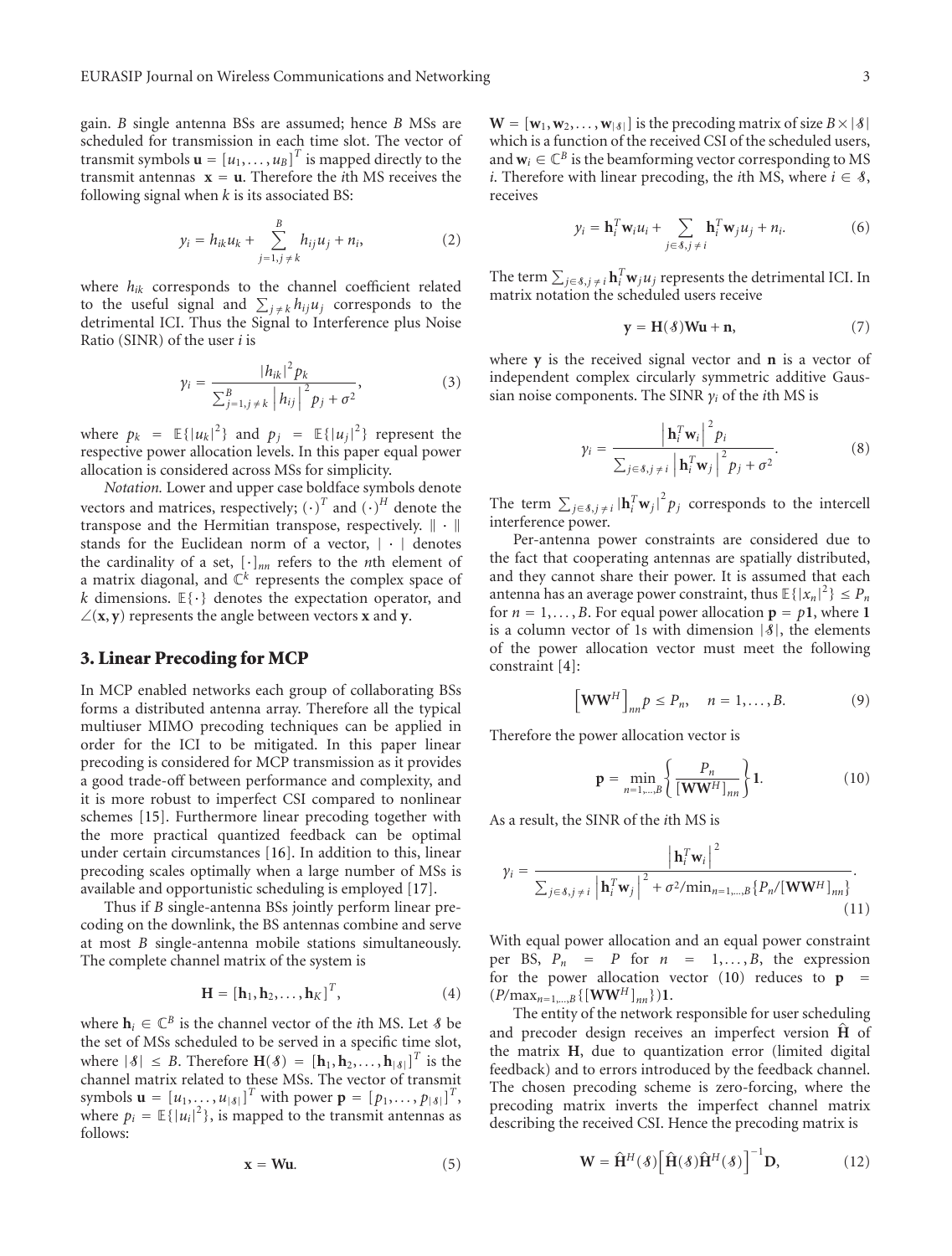where **D** is a diagonal matrix that normalizes the columns of **W** to unit norm. Note that other choices of linear precoding apart from zero-forcing (e.g., MMSE) can be considered [18]. The evaluation metric we are interested in is the ergodic achievable rate per cell:

$$
\mathcal{R} = \frac{1}{B} \mathbb{E}_H \Biggl\{ \sum_{i \in \delta} \log_2 \left( 1 + \gamma_i \right) \Biggr\}.
$$
 (13)

*3.1. Quantized Limited Feedback.* In the case of quantized limited feedback, for each user *i* there is a quantization codebook  $C_i = [\mathbf{c}_1, \mathbf{c}_2, \dots, \mathbf{c}_N]$  consisting of  $N = 2^M$ vectors of unit norm, where *M* is the number of feedback bits. This codebook is known both by the user and by the scheduling entity. Each MS after obtaining an estimate of its channel vector  $\mathbf{h}_i$  (in this paper we assume a perfect estimate) quantizes its direction  $\overline{\mathbf{h}}_i = \mathbf{h}_i / ||\mathbf{h}_i||$  to the vector from the codebook C*<sup>i</sup>* that best approaches it, which is the one leading to the smallest angle separation [19–21]. Therefore

$$
\widetilde{\mathbf{h}}_i = \mathbf{c}_k, \quad k = \arg \max_{q=1,\dots,N} \left| \overline{\mathbf{h}}_i^H \mathbf{c}_q \right|
$$
\n
$$
= \arg \max_{q=1,\dots,N} \left| \cos \left( \angle \left( \mathbf{h}_i, \mathbf{c}_q \right) \right) \right|,
$$
\n(14)

where  $|\cos(\angle(\mathbf{h}_i, \mathbf{c}_q))| = |\mathbf{h}_i^H \mathbf{c}_q| / (||\mathbf{h}_i|| ||\mathbf{c}_q||)$  results from the inner product rule. The quantity determining the efficiency of quantization is the quantization error defined as  $\sin^2(\angle(\mathbf{h}_i, \mathbf{c}_k)) = 1 - \cos^2(\angle(\mathbf{h}_i, \mathbf{c}_k))$ . The codebook should be user specific in order to avoid multiple users quantizing their channel direction to the same vector.

After quantization, MS *i*feeds back to the system the index *k*in binary form which corresponds to the quantization vector that best describes its channel direction. Therefore this piece of information is defined as Channel Direction Information (CDI). The more the feedback bits are, the larger the quantization codebook is, which leads to a better approximation of the MS's channel direction. Apart from CDI, the scheduling entity needs some information regarding the channel quality of each user in order to be able to make user selection decisions; this is defined as Channel Quality Information (CQI). In this paper we consider the unquantized channel norm  $\|\mathbf{h}_i\|$  as the fed back CQI which does not capture the interuser interference. This is because we are interested in investigating the precoding performance and not the efficiency of scheduling; therefore the consideration of more complex CQI metrics is unnecessary.

A random codebook has been considered as optimization of the codebook design is beyond the scope of this paper. Thus the codebook is comprised of unit norm complex Gaussian random vectors,  $\mathbf{c}_i \in \sim \mathcal{N}\mathcal{C}(\mathbf{0}_B, \mathbf{I}_B)$  and  $\|\mathbf{c}_i\| = 1$ .

Hence the concatenated quantized channel matrix of the system is  $\widetilde{\mathbf{H}} = [\widetilde{\mathbf{h}}_1, \widetilde{\mathbf{h}}_2, \dots, \widetilde{\mathbf{h}}_K]^T$ . The binary indices corresponding to the CSI vectors (lines of  $\tilde{H}$ ) are fed back to the scheduling entity through one or several radio channels, depending on the MCP framework, that introduce errors. Therefore the concatenated channel possessed by the scheduling entity is  $\hat{H} = f(\tilde{H})$ , where  $f(\cdot)$  is a function of the errors introduced by the feedback channel.

*3.2. Feedback Error Model.* When quantized feedback is employed, each MS *i* feeds back a sequence of *M* bits,  $\mathbf{s}_i^{Tx} =$  $[s_{i1}^{Tx}, s_{i2}^{Tx}, \ldots, s_{iM}^{Tx}], s_{ij}^{Tx} \in \{0, 1\}.$  These bits are the index of the vector in the employed codebook  $C_i$  that best describes the CDI of a user in binary form. It is assumed that each transmitted bit  $s_{ij}^{Tx}$  is received in error with probability  $P_e$ . Therefore

$$
\Pr\left\{s_{ij}^{Rx} \neq s_{ij}^{Tx}\right\} = P_e. \tag{15}
$$

The probability of bit errors is considered to be identical and independent across different radio links. The received feedback can be protected from errors by the use of appropriate error correction techniques requiring the addition of a number of bits in the fed back sequence. However such consideration is beyond the scope of this paper which aims at examining the impact of feedback errors in the worst case scenario, when no error detection or correction schemes are employed.

#### **4. Typical Centralised Framework for MCP**

The typical conception for MCP entails that collaborating BSs are interconnected via low-latency backhaul links. These links are responsible for carrying the necessary signals that allow cooperating BSs to act jointly, perform user scheduling and design the transmission parameters for the scheduled users. Under a linear precoding framework these parameters are the beamforming weights applied by each BS antenna of the cooperation cluster. The entity coordinating this joint action is a Control Unit accommodated in each cooperation cluster. It gathers global user CSI and centrally performs MS scheduling and signal processing operations.

In this typical centralised framework for MCP, each MS is associated to a so-called Master or Anchor BS, and it conceptually belongs to its corresponding cell. There are three main phases in downlink communications of FDD systems that consider incorporating MCP [11–13].

- (1) *Phase 1*.
	- (i) MSs estimate the CSI related to all cooperating BSs through downlink pilots. In this paper perfect channel estimation is assumed and thus each MS *i* estimates the channel vector **h***i*.
	- (ii) In case limited digital feedback is employed, MSs quantize the direction of their channel estimate; that is, MS *i* quantizes its channel direction  $\overline{\mathbf{h}}_i$  to  $\overline{\mathbf{h}}_i$ .
- (2) *Phase 2*.
	- (i) *MSs feedback their CSI (CDI and CQI) to their Master BS* with the proper power and modulation and coding scheme (MCS) in order for the BS to be able to decode the information. All cooperating BSs gather local CSI, the CSI of the MSs belonging to their cells.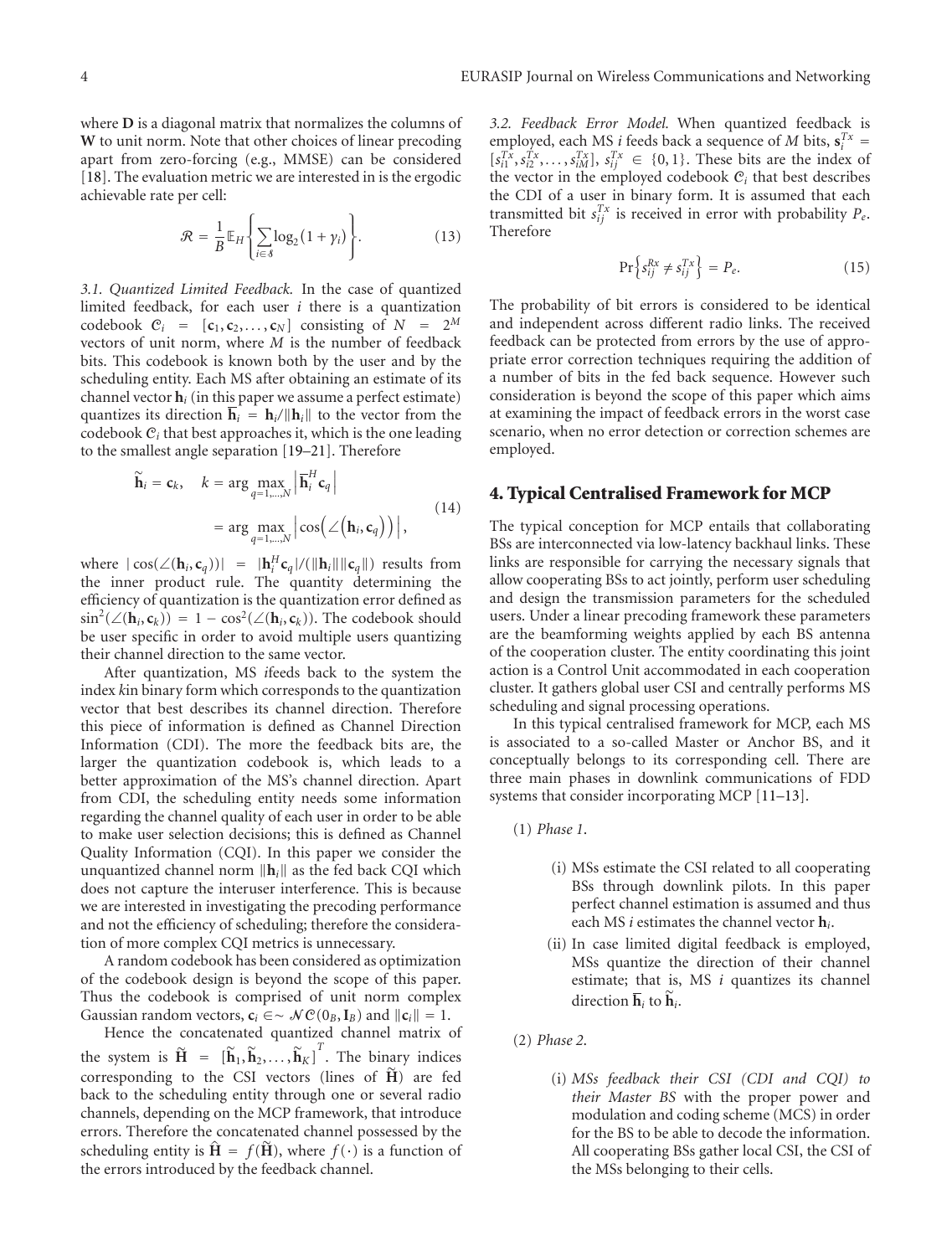

Figure 1: Phase 2 of the typical centralised framework: MSs feed back their CSI to their Master BS, and local CSI is exchanged with a Control Unit. The Control Unit gathers global CSI, performs user scheduling, and designs precoding.

(ii) BSs forward the local CSI to the CU of the cluster through the low-latency backhaul links. The CU collects global CSI  $\hat{\mathbf{H}} = \begin{bmatrix} \hat{\mathbf{h}}_1, \hat{\mathbf{h}}_2, \dots, \hat{\mathbf{h}}_K \end{bmatrix}^T$ affected by the errors on the feedback channel (Figure 1).

```
(3) Phase 3.
```
- (i) The CU schedules MSs based on global CSI **<sup>H</sup>** .
- (ii) The CU designs the beamforming weights for each BS antenna and communicates them together with the scheduling decisions to the corresponding BSs for the transmission to take place.

This framework requires a significantly increased infrastructural cost comparing to the conventional cellular systems, as there is a demand for low-latency interbase links and a CU per cooperation cluster. Furthermore there is a need for an increased communication protocol complexity in order for these entities to interoperate properly. These facts inevitably imply changes in the current architecture of cellular systems in order for MCP to be enabled. However it is highly desirable that changes to the current structure of cellular systems are kept to a minimum when MCP capabilities are enabled.

In the centralised framework, each MS *i* utilises only one radio link to transmit the bit sequence describing its quantized CSI  $\mathbf{s}_i^{Tx}$ , the link to the Master BS. Therefore if each bit faces an independent error probability per feedback link

 $P_e$  (15), the probability that the *i*th user's bit sequence  $\mathbf{s}_i^{Rx}$  is received in error by the scheduling entity (CU) is

$$
\Pr\left\{ \mathbf{s}_{i}^{Rx} \neq \mathbf{s}_{i}^{Tx} \right\} = \sum_{n=1}^{M} {M \choose n} P_{e}^{n} (1 - P_{e})^{M-n}, \tag{16}
$$

where  $\binom{M}{n}$  denotes the binomial coefficient. The bit sequence is in error if at least one of its bits is in error; thus for a specific bit error probability  $P_e$ , the more the feedback bits are, the more likely an error occurs. From this perspective it is of interest that the codebook size is kept as small as possible. However the smaller the codebook, the less accurately it can approach the actual channel state of the user, which leads to an inferior performance. Therefore a trade-off exists between the needed codebook precision and its size with respect to feedback errors.

### **5. Proposed Decentralised Framework for MCP**

In order to face the setbacks of the typical centralized framework, we propose a framework that does not require centralised scheduling and transmission design, but still can achieve the same performance. One justification for centralised processing is that the involved BSs at each cooperation cluster are assumed to lack global user CSI H<sub>2</sub> ithey only possess local CSI which is comprised of submatrices of  $\hat{H}$ ; MCP could be achieved in a decentralised fashion if each involved BS obtained global CSI. Taking this into account, we propose a framework for the downlink whose phases are as follows.

- (1) *Phase 1 (identical with the centralised framework).*
	- (i) MSs estimate the CSI related to all cooperating BSs through downlink pilots. In this paper perfect channel estimation is assumed and thus each MS *i* estimates the channel vector **h***i*.
	- (ii) In case limited digital feedback is employed, MSs quantize the direction of their channel estimate; that is, MS *i* quantizes its channel direction  $\overline{\mathbf{h}}_i$  to  $\overline{\mathbf{h}}_i$ .
- (2) *Phase 2.*
	- (i) *MSs feedback their CSI (CDI and CQI) to all cooperating BSs* by utilising the radio links connecting them with the collaborating BSs. Each MS feeds back its CSI omnidirectionally, and this transmission is done with the proper power and MCS in order for all cluster BSs to be able to decode the information. All cooperating BSs gather global CSI, the CSI of the MSs of all cooperating cells (Figure 2).
- (3) *Phase 3.*
	- (i) The BSs schedule MSs independently based on their acquired global CSI. Cluster BSs are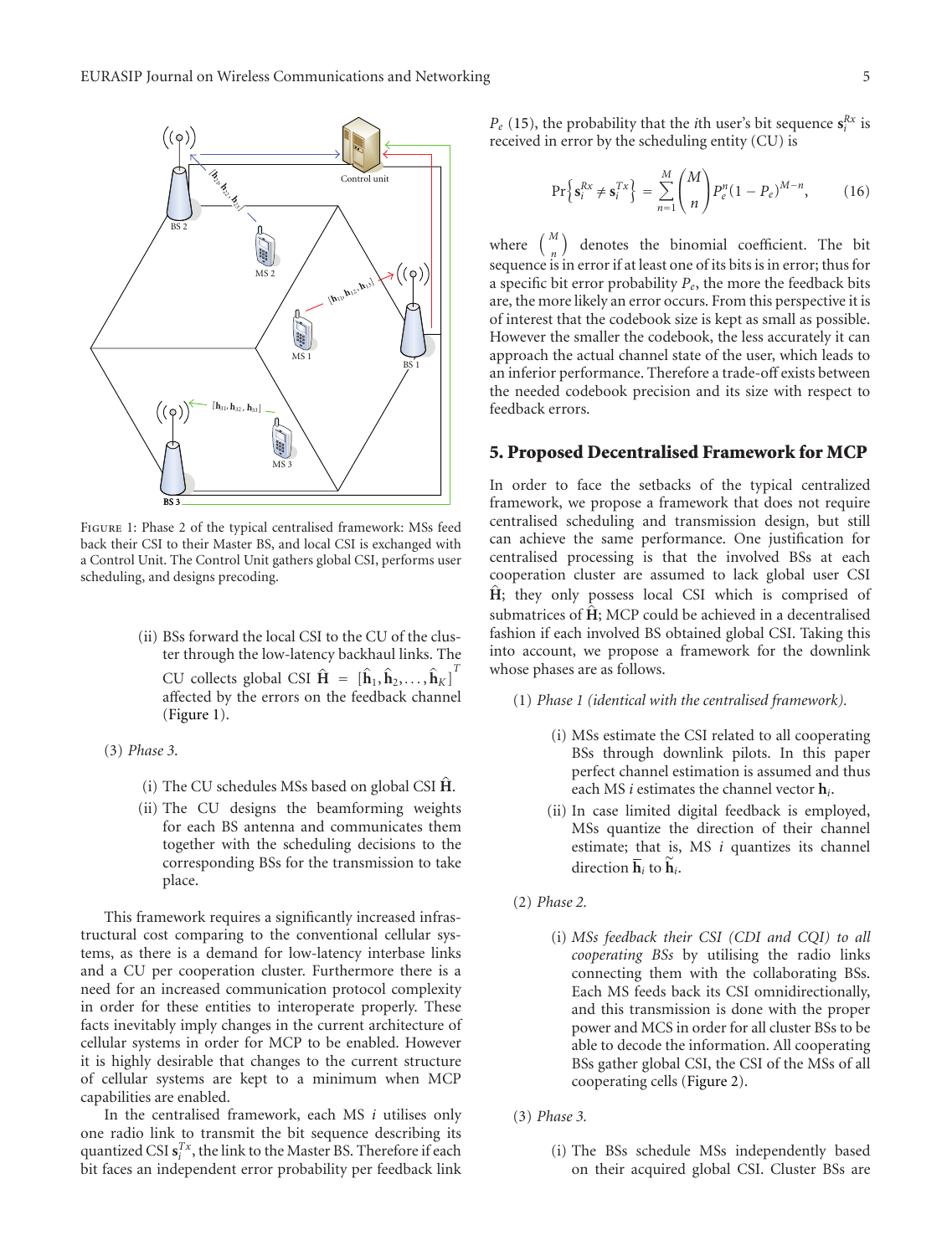

Figure 2: Phase 2 of the proposed decentralised framework: MSs feed back their CSI to all cooperating BSs which gather global CSI. User scheduling and precoding design are performed in a distributed fashion at each BS.

synchronised and employ the same scheduling algorithm. In case there are no feedback errors, BSs receive the same input parameters (global CSI  $\hat{H}$ ), and the schedulers end up selecting exactly the same MSs. If feedback links introduce errors, the fed back CSI (CDI and CQI) needs to be protected by the use of appropriate techniques.

(ii) Each BS designs the complete beamforming matrix and utilises the antenna weights corresponding to it; that is, BS *k* utilises for transmission the *k*th line of the precoding matrix **W**.

Under this framework, infrastructural costs and signaling protocol complexity are minimised when MCP is enabled as neither a CU per cluster nor the low latency links connecting it with the cooperating BSs are required. Hence, the structure of MCP enabled cellular networks can remain almost the same with the structure of the conventional cellular systems. Note that under this framework, radio feedback overhead remains the same, comparing to the conventional centralised framework, provided that the same resources are allocated to the terminal for feeding back its CSI by each cooperating BS.

In case errors are introduced to the fed back information, the decentralised framework can be more sensitive than the centralised one as error patterns can be different on each employed feedback link. In the centralised framework, each MS utilises only one radio link for feeding back its channel state information (CSI transmitted to the Master BS only);



Figure 3: A plot of the probability of CSI discrepancy between the collaborating BSs  $P_d$  in the decentralised framework as a function of the number of independent feedback links (equal to the number of involved BSs) and the number of feedback bits (18). The assumed bit error probability is  $P_e = 10^{-3}$ .

therefore there is only one error pattern affecting feedback information per MS in this case. In the decentralized framework MSs feed back their CSI to all cooperating BSs; thus each BS *k* might acquire a different version  $\hat{H}_k$  of the global CSI **<sup>H</sup>** .

Independent bit error probabilities on each feedback link increase the probability that the transmitted bit sequence of each user *i*,  $\overline{s}_i^{Tx}$  is received in error in at least one of the *B* collaborating BSs. This probability is

$$
\Pr\left\{\mathbf{s}_i^{Rx} \neq \mathbf{s}_i^{Tx}\right\} = B\left[\sum_{n=1}^M \binom{M}{n} P_e^n (1 - P_e)^{M-n}\right].\tag{17}
$$

Hence feedback errors can potentially cause a further performance degradation to the decentralised framework than the centralised one compared to the no error case. Furthermore, it is interesting to investigate how close these two frameworks perform under the existence of feedback errors.

Let  $\mathcal{B}$  be the set of the cooperating BSs, where  $|\mathcal{B}| = B$ . Independent bit error probabilities on each feedback link might result in the selection of different channel vectors by some of the *B* base stations for a specific MS. For example it is possible for the received feedback of BS *k* that  $\mathbf{s}_i^{Rx,k} \neq \mathbf{s}_i^{Rx,\mathcal{J}},$ where  $\mathcal{J} \subset \mathcal{B}$ ,  $k \notin \mathcal{J}$ . A set of BSs  $\mathcal{J}$  might receive a different CSI index than BS *k*. This potential CSI discrepancy can lead to performance degradation of the decentralised framework (degradation on scheduling and precoding design). Therefore a good index for the discrepancy of the possessed CSI between the *B* collaborating BSs is the probability of this discrepancy to occur. Consequently this is also an index of the performance gap between the two MCP frameworks.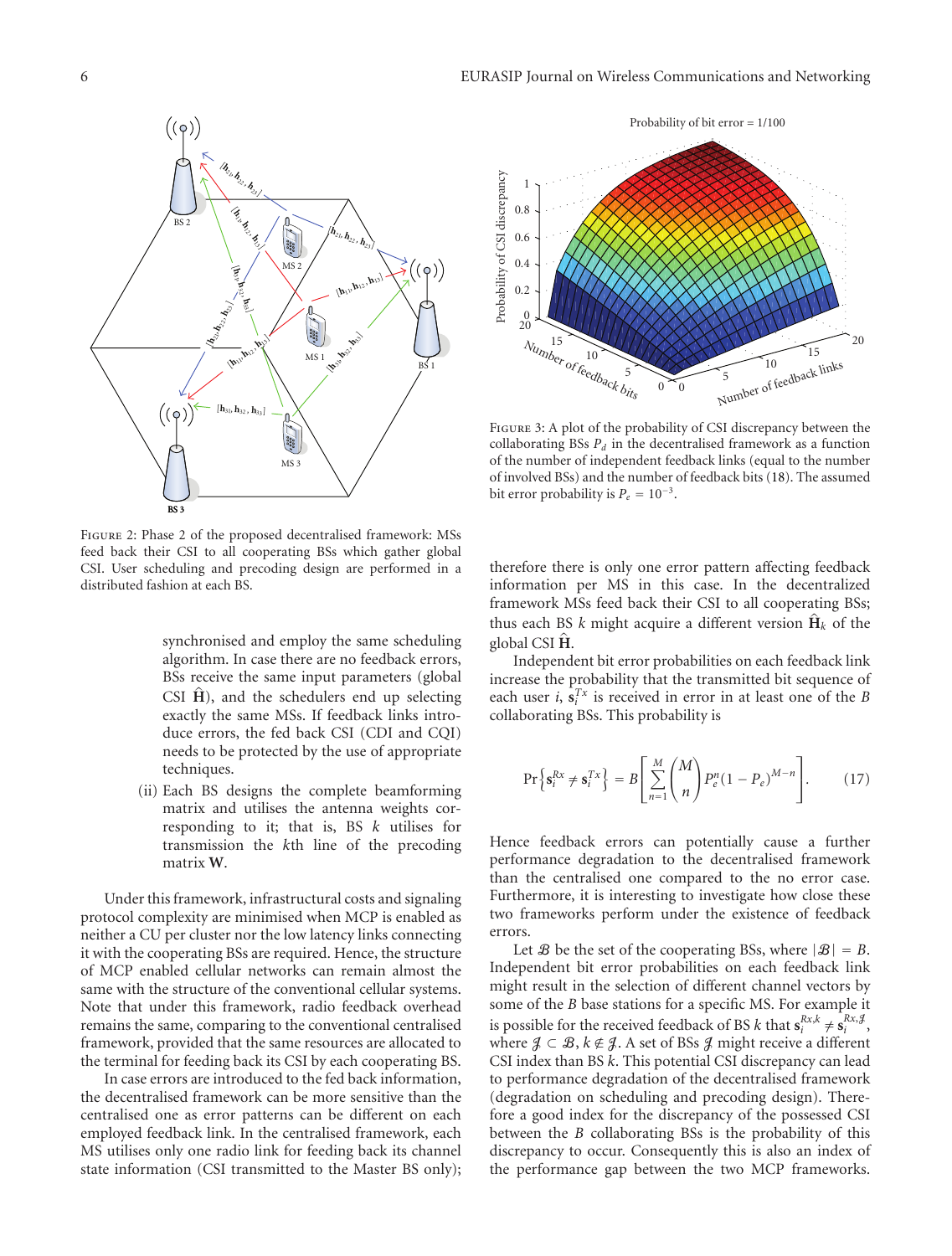

Figure 4: A plot of the probability of CSI discrepancy between the collaborating BSs  $P_d$  in the decentralised framework as a function of the number of independent feedback links (equal to the number of involved BSs) and the number of feedback bits (18). The assumed bit error probability is  $P_e = 10^{-2}$ .

This probability of CSI discrepancy  $P_d$  is given by the following expression:

$$
P_d = 1 - \sum_{m=0}^{M} {M \choose m} P_e^{B \cdot m} (1 - P_e)^{B \cdot (M - m)}.
$$
 (18)

This is due to the fact that the fed back bit sequence remains identical across the *B* links if the same bits in sequence are either correct or in error. In this case there is no CSI discrepancy and the probability for this event to occur if *B* base stations collaborate and *M* bits are transmitted is  $P_{nd} = \sum_{m=0}^{M} {M \choose m} P_e^{B \cdot m} (1 - P_e)^{B \cdot (M - m)}$ . Consequently the probability of discrepancy is  $P_d = 1 - P_{nd}$  (18). The probability of CSI information discrepancy as a function of the number of feedback bits and the number of independent transmission links can be seen in Figures 3 ( $P_e = 10^{-2}$ ) and 4 ( $P_e$  = 10<sup>-3</sup>). It can be seen that the probability of CSI discrepancy heavily relies on the probability of bit error *Pe*. Furthermore, the more the transmitted bits and the cooperating BSs, the more likely a CSI discrepancy occurs. In the physical layer, the bit error probability can be reduced by the use of advanced error correction techniques whereas the number of transmitted bits can be reduced by an intelligent codebook design. CSI discrepancy can also be prevented in the Medium Access Control (MAC) layer, when error detection is enabled, with the appropriate signaling techniques [22, Appendix B]. The impact of feedback errors is further evaluated in the following section.

### **6. Numerical Results**

In this section we evaluate the ergodic achievable rate performance of the proposed decentralised framework as a function of feedback errors, and we compare it with the



Figure 5: A plot of the ergodic achievable rate as a function of the number of feedback bits for a random codebook when System SNR is 10 dB and round-robin scheduling is employed. The blue curves correspond to the case where the bit error probability is  $P_e = 10^{-3}$ , whereas for the red curves  $P_e = 10^{-2}$ . "Cent" denotes the centralised framework and "Decent" the decentralised one. It can be seen that with 16 bits we get relatively close to the performance of the perfect CSI case in the absence of feedback errors (black uppermost line).

typical centralised one. Three mutually interfering sectors of sectorised cells (the cell radius is 1 km) have been assumed to cooperate as this is a scenario of particular practical interest (see Figures 1 and 2). The channel coefficient between the *i*th MS and the *j*th sector is

$$
h_{ij} = \Gamma_{ij} \sqrt{G(\phi) \beta d_{ij}^{-\alpha} \gamma_{ij}},
$$
\n(19)

where *dij* is the distance between the *i*th MS and the *j*th sector,  $\alpha$  is the path-loss exponent and  $\beta$  the path-loss constant. For the pathloss, the 3GPP Long Term Evolution (LTE) pathloss model has been used:

$$
PL_{ij}^{\text{dB}} = 148.1 + 37.6 \log_{10} \left( d_{ij}^{km} \right). \tag{20}
$$

 $\gamma_{ij}$  is the corresponding log-normal coefficient which models large-scale fading (shadowing),  $γ<sub>dB</sub> ~ N(0 dB, 8 dB)$ , and Γ is the complex Gaussian coefficient which models small-scale fading,  $\Gamma \sim \mathcal{NC}(0,1)$ .  $G(\phi)$  is the sector antenna power gain as a function of the angle  $\phi$  in degrees, also following the LTE evaluation parameters:

$$
G^{\text{dB}}(\phi) = 14 - \min\left\{12\left(\frac{\phi}{70}\right)^2, 20\right\}, \quad -180 < \phi < 180. \tag{21}
$$

We assume that each MS *i* obtains a perfect estimate of the channel vector associated to all cooperating BSs (**h***i*). This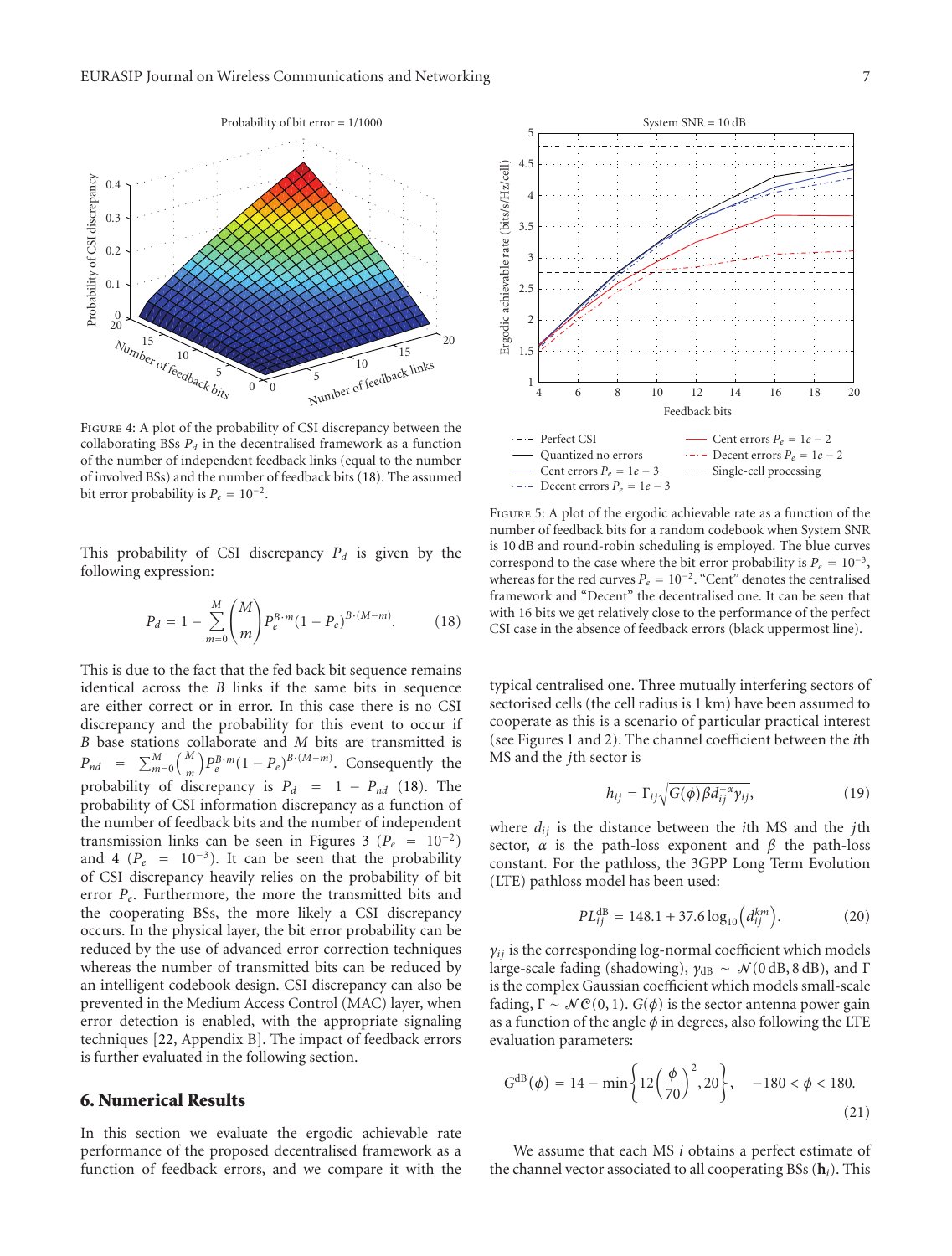

Figure 6: A plot of the ergodic achievable rate as a function of the number of feedback bits for a random codebook when System SNR is 20 dB and round-robin scheduling is employed. The blue curves correspond to the case where the bit error probability is  $P_e = 10^{-3}$ , whereas for the red curves  $P_e = 10^{-2}$ . "Cent" denotes the centralised framework and "Decent" the decentralised one. It can be noted that we need at least 20 bits in order to approach the performance of the perfect CSI case in the absence of feedback errors (black uppermost line).

estimate is quantized and then fed back omnidirectionally (CDI and CQI feedback). In the centralised framework each MS's feedback is received only by its Master BS (Figure 1). In the decentralised framework all cooperating BSs receive the CSI feedback in order for the decentralised cooperation to take place (Figure 2). An important parameter which determines the BS transmission power is the System SNR which is the average SNR a user experiences at the edge of the cell without taking into account ICI.

*6.1. Codebook Size.* When quantized feedback is employed, the number of feedback bits determines the performance of precoding. Notably the number of bits should increase linearly with the SNR and the number of transmit antennas [21]. However, the more the employed bits are the greater the probability of errors in the received CSI. This can be seen in Figures 5 and 6 where the ergodic capacity of the system with round-robin scheduling and limited feedback as a function of the available bits is plotted. This is for System SNR of 10 dB and 20 dB, respectively, and when random codebook is employed. Without any feedback errors, when system SNR is set to 10 dB, 16 bits provide a good approximation of the perfect CSI, whereas for system SNR equal to 20 dB (high power regime) 20 bits are approximately needed. Notably, MCP with quantized feedback needs more quantization bits compared to the conventional limited feedback multiuser



Figure 7: A plot of the ergodic achievable rate as a function of the bit error probability  $P_e$  for both the decentralised and the centralised frameworks, when System SNR = 10 dB and 16 bits are employed for quantization. In the decentralised case the CSI is fed back through 3 independent radio links.

MIMO systems since it is crucial that the achieved ergodic capacity is sufficiently above the capacity of the single-cell processing case.

*6.2. Impact of Feedback Errors.* Feedback errors inevitably degrade performance of both frameworks because some useful information is lost by the intervention of bit errors in the fed back CSI. This is because scheduling performance is degraded due to the corrupted CSI information, and also precoding matrix design is affected due to the same corrupted CSI. The decentralised framework can be more sensitive to scheduling degradation as imperfect CSI might result in a selection of different users by some of the cooperating BSs, depending on the scheduling algorithm employed, which will inevitably increase interuser interference. However, round-robin scheduling is robust to CSI feedback errors as scheduling decisions are not made based on CSI. This scheduling algorithm is selected for the present evaluation which focuses on the impact of feedback errors on the design of precoding matrices. Note that with the absence of feedback errors the performance of the two frameworks under any kind of scheduling and transmission strategy coincides.

In Figures 7 and 8 the ergodic capacity is plotted against the probability of bit errors *Pe* when MSs are scheduled in a round-robin fashion for system SNR of 10 and 20 dB, respectively. When the system SNR is 10 dB, 16 bits are chosen for feedback whereas at 20 dB, 20 feedback bits are considered. This increase in bits is justified by the higher power regime of operation which demands larger codebooks for guaranteeing low interuser interference. It can be seen that feedback errors have a much greater impact in the case of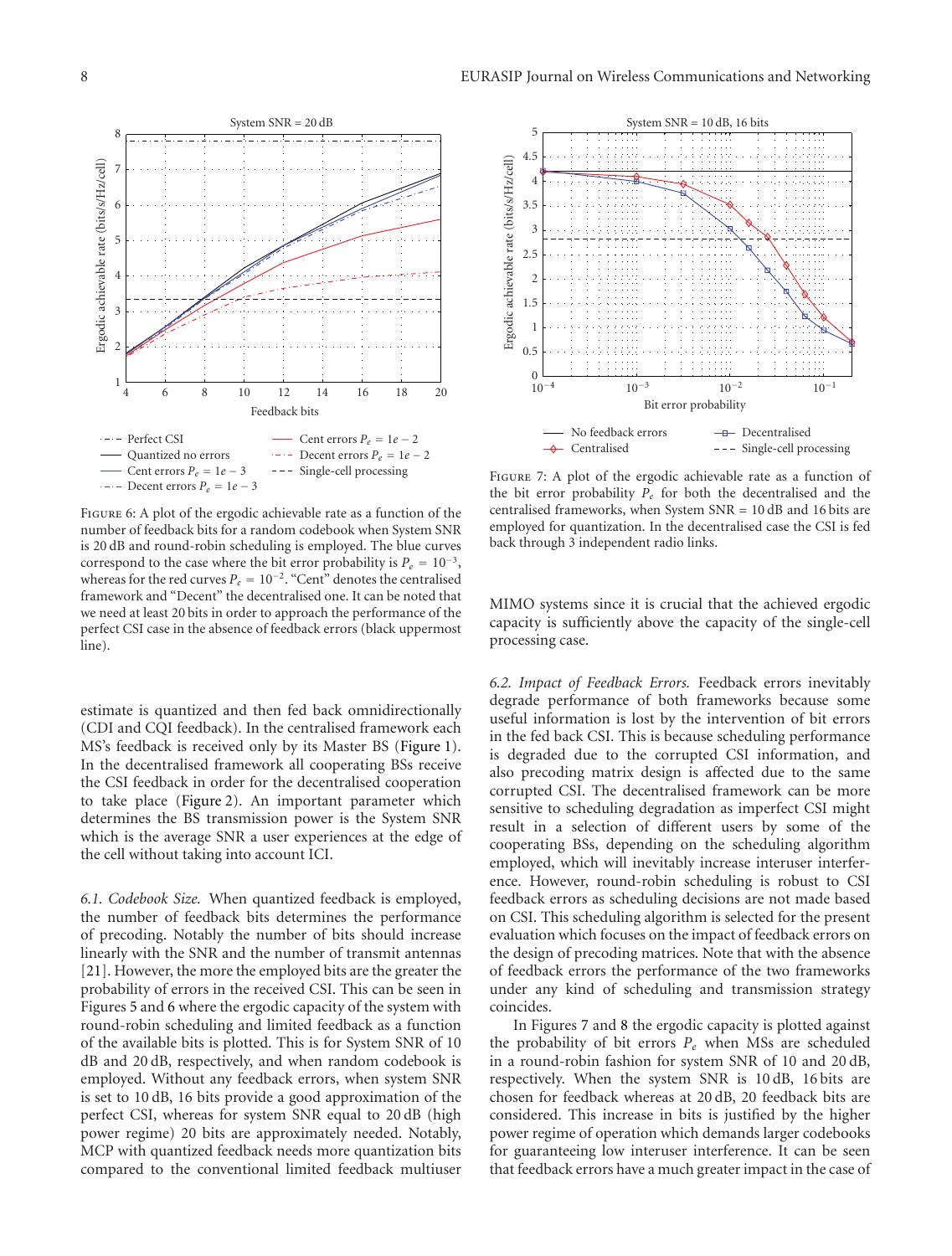

Figure 8: A plot of the ergodic achievable rate as a function of the bit error probability  $P_e$  for both the decentralised and the centralised frameworks, when System SNR = 20 dB and 20 bits are employed for quantization. In the decentralised case the CSI is fed back through 3 independent radio links.

20 bits which is justified by (16) and (17). Furthermore in the case of 20 bits the performance gap between the decentralised and centralised frameworks is increased, an increase justified by the greater probability of CSI discrepancy (18). Therefore a more intelligent codebook design can lead to a reduced number of feedback bits for the same performance targets and also provide better robustness against feedback errors. Generally, the centralised framework is a little more robust to feedback errors than the decentralised one, although for a bit error probability less than 10<sup>−</sup><sup>3</sup> the difference is negligible. Furthermore the presented results reflect the case where no error detection/correction schemes have been employed. These schemes can significantly reduce the bit error probability  $P_e$ ; thus, they have the potential to eliminate the impact of feedback errors.

### **7. Conclusion**

Multicell Cooperative Processing promises significantly improved spectral efficiency and fairness for future cellular systems. However, this comes at the cost of increased infrastructural complexity and centralised processing related to the existing conception for MCP. According to this, cooperating BSs need to be connected to a Control Unit which plays the role of the cluster head. It gathers local CSI from the BSs, performs user scheduling, and designs the transmission parameters. In this paper a new framework has been proposed that allows MCP on the downlink to take place in a decentralised fashion; neither a CU is needed nor the low-latency backhaul links. Each BS receives CSI feedback from all the users of the cluster (global CSI) and designs transmission independently. The performance of the

proposed framework has been evaluated under the realistic assumption of quantized limited feedback together with linear precoding and while feedback errors are introduced by the channel. It has been shown that the proposed scheme shows little degradation on the ergodic achievable sumrate compared to the centralised alternative, which can be eliminated with a more intelligent codebook design and the addition of feedback protection schemes (error detection/correction). The decentralised framework allows MCP to be implemented with very few changes upon the current network architecture.

### **References**

- [1] M. K. Karakayali, G. J. Foschini, and R. A. Valenzuela, "Network coordination for spectrally efficient communications in cellular systems," *IEEE Wireless Communications*, vol. 13, no. 4, pp. 56–61, 2006.
- [2] S. Catreux, P. F. Driessen, and L. J. Greenstein, "Simulation results for an interference-limited multiple-input multipleoutput cellular system," *IEEE Communications Letters*, vol. 4, no. 11, pp. 334–336, 2000.
- [3] S. Shamai and B. M. Zaidel, "Enhancing the cellular downlink capacity via co-processing at the transmitting end," in *Proceedings of the IEEE Vehicular Technology Conference (VTC '01)*, vol. 3, pp. 1745–1749, Rhodes, Greece, May 2001.
- [4] H. Zhang and H. Dai, "Cochannel interference mitigation and cooperative processing in downlink multicell multiuser MIMO networks," *EURASIP Journal on Wireless Communications and Networking*, vol. 2004, no. 2, pp. 222–235, 2004.
- [5] Q. H. Spencer, C. B. Peel, A. L. Swindlehurst, and M. Haardt, "An introduction to the multi-user MIMO downlink," *IEEE Communications Magazine*, vol. 42, no. 10, pp. 60–67, 2004.
- [6] S. Venkatesan, "Coordinating base stations for greater uplink spectral efficiency in a cellular network," in *Proceedings of the IEEE International Symposium on Personal, Indoor and Mobile Radio Communications (PIMRC '07)*, Athens, Greece, September 2007.
- [7] F. Boccardi and H. Huang, "Limited downlink network coordination in cellular networks," in *Proceedings of the IEEE International Symposium on Personal, Indoor and Mobile Radio Communications (PIMRC '07)*, Athens, Greece, September 2007.
- [8] A. Papadogiannis, D. Gesbert, and E. Hardouin, "A dynamic clustering approach in wireless networks with multi-cell cooperative processing," in *Proceedings of the IEEE International Conference on Communications (ICC '08)*, pp. 4033–4037, Beijing, China, May 2008.
- [9] A. Papadogiannis, H. J. Bang, D. Gesbert, and E. Hardouin, "Downlink overhead reduction for multi-cell cooperative processing enabled wireless networks," in *Proceedings of the IEEE International Symposium on Personal, Indoor and Mobile Radio Communications (PIMRC '08)*, Cannes, France, September 2008.
- [10] P. Marsch and G. Fettweis, "A framework for optimizing the downlink of distributed antenna systems under a constraint backhaul," in *Proceedings of the European Wireless Conference (EW '07)*, Paris, France, April 2007.
- [11] S. Parkvall, E. Dahlman, A. Furuskar, et al., "LTE-advanced evolving LTE towards IMT-advanced," in *Proceedings of the IEEE Vehicular Technology Conference (VTC '08)*, Calgary, Canada, September 2008.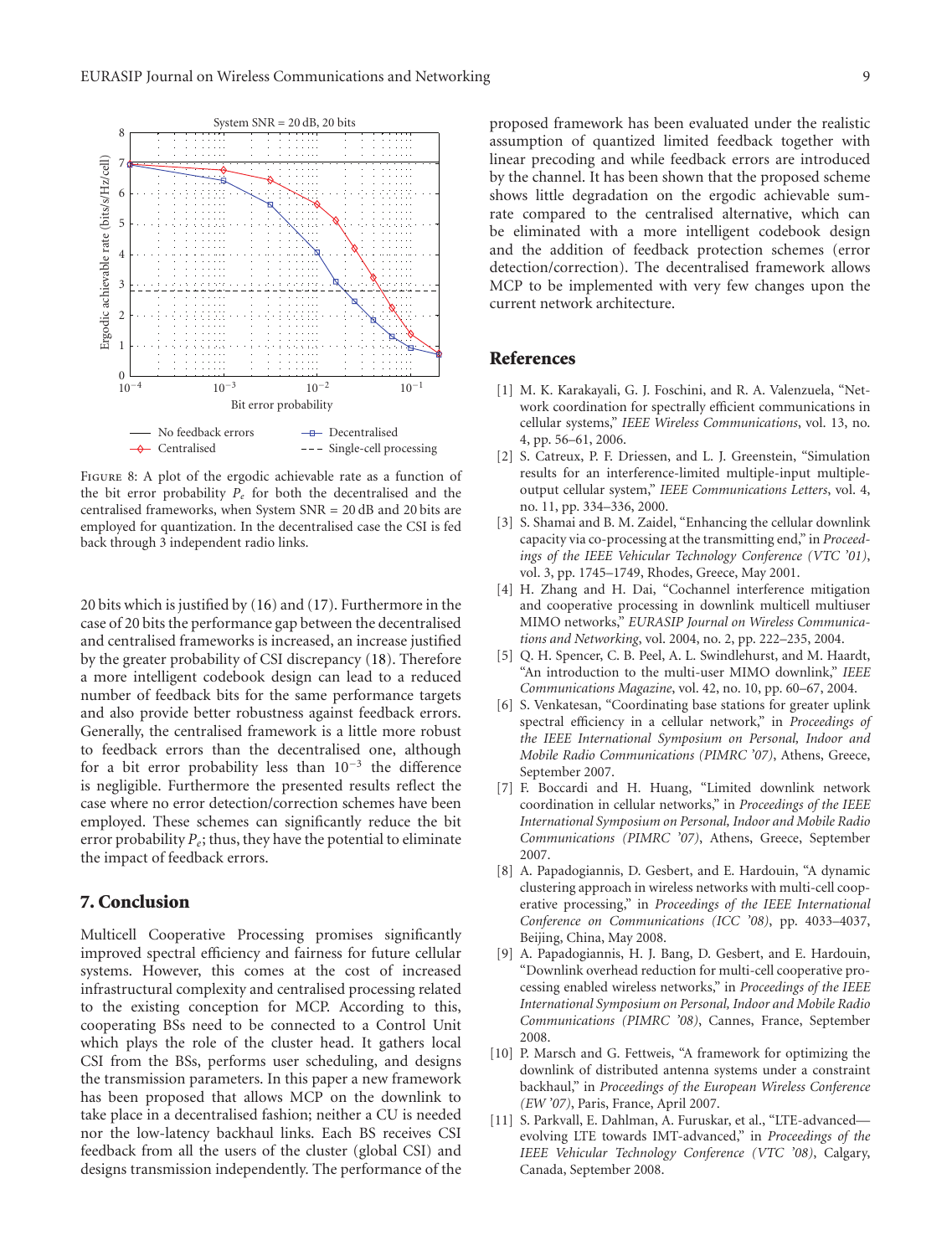- [12] Y. Song, L. Cai, K. Wu, and H. Yang, "Collaborative MIMO Based on Multiple Base Station Coordination," Contribution to IEEE 802.16m, IEEE C802.16m-07/162, August 2007.
- [13] Alcatel Shanghai Bell, Alcatel Lucent, "Collaborative MIMO for LTE-A Downlink," 3GPP TSG RAN WG1 Meeting 53bis, R1-082501, Warsaw, Poland, June-July 2008.
- [14] A. Papadogiannis, E. Hardouin, and D. Gesbert, "A framework for decentralising multi-cell cooperative processing on the downlink," in *Proceedings of the 4th IEEE Broadband Wireless Access Workshop (BWA '08)*, New Orleans, La, USA, December 2008.
- [15] D. J. Love, R. W. Heath Jr., V. K. N. Lau, D. Gesbert, B. D. Rao, and M. Andrews, "An overview of limited feedback in wireless communication systems," *IEEE Journal on Selected Areas in Communications*, vol. 26, no. 8, pp. 1341–1365, 2008.
- [16] S. A. Jafar and S. Srinivasa, "On the optimality of beamforming with quantized feedback," *IEEE Transactions on Communications*, vol. 55, no. 12, pp. 2288–2302, 2007.
- [17] T. Yoo and A. Goldsmith, "On the optimality of multiantenna broadcast scheduling using zero-forcing beamforming," *IEEE Journal on Selected Areas in Communications*, vol. 24, no. 3, pp. 528–541, 2006.
- [18] C. B. Peel, B. M. Hochwald, and A. L. Swindlehurst, "A vector-perturbation technique for near-capacity multiantenna multiuser communication—part I: channel inversion and regularization," *IEEE Transactions on Communications*, vol. 53, no. 1, pp. 195–202, 2005.
- [19] F. Kaltenberger, D. Gesbert, R. Knopp, and M. Kountouris, "Performance of multi-user MIMO precoding with limited feedback over measured channels," in *Proceedings of IEEE Global Communications Conference (GLOBECOM '08)*, New Orleans, La, USA, December 2008.
- [20] N. Jindal, "MIMO broadcast channels with finite-rate feedback," *IEEE Transactions on Information Theory*, vol. 52, no. 11, pp. 5045–5060, 2006.
- [21] M. Kountouris, R. de Francisco, D. Gesbert, D. T. M. Slock, and T. Sälzer, "Efficient metrics for scheduling in MIMO broadcast channels with limited feedback," in *Proceedings of the IEEE International Conference on Acoustics, Speech, and Signal Processing (ICASSP '07)*, vol. 3, pp. 109–112, Honolulu, Hawaii, USA, April 2007.
- [22] CELTIC WINNER+ deliverable, "D1.4 Initial Report on Advanced Multiple Antenna Systems," January 2009, http://projects.celtic-initiative.org/winner+/deliverables winnerplus.html.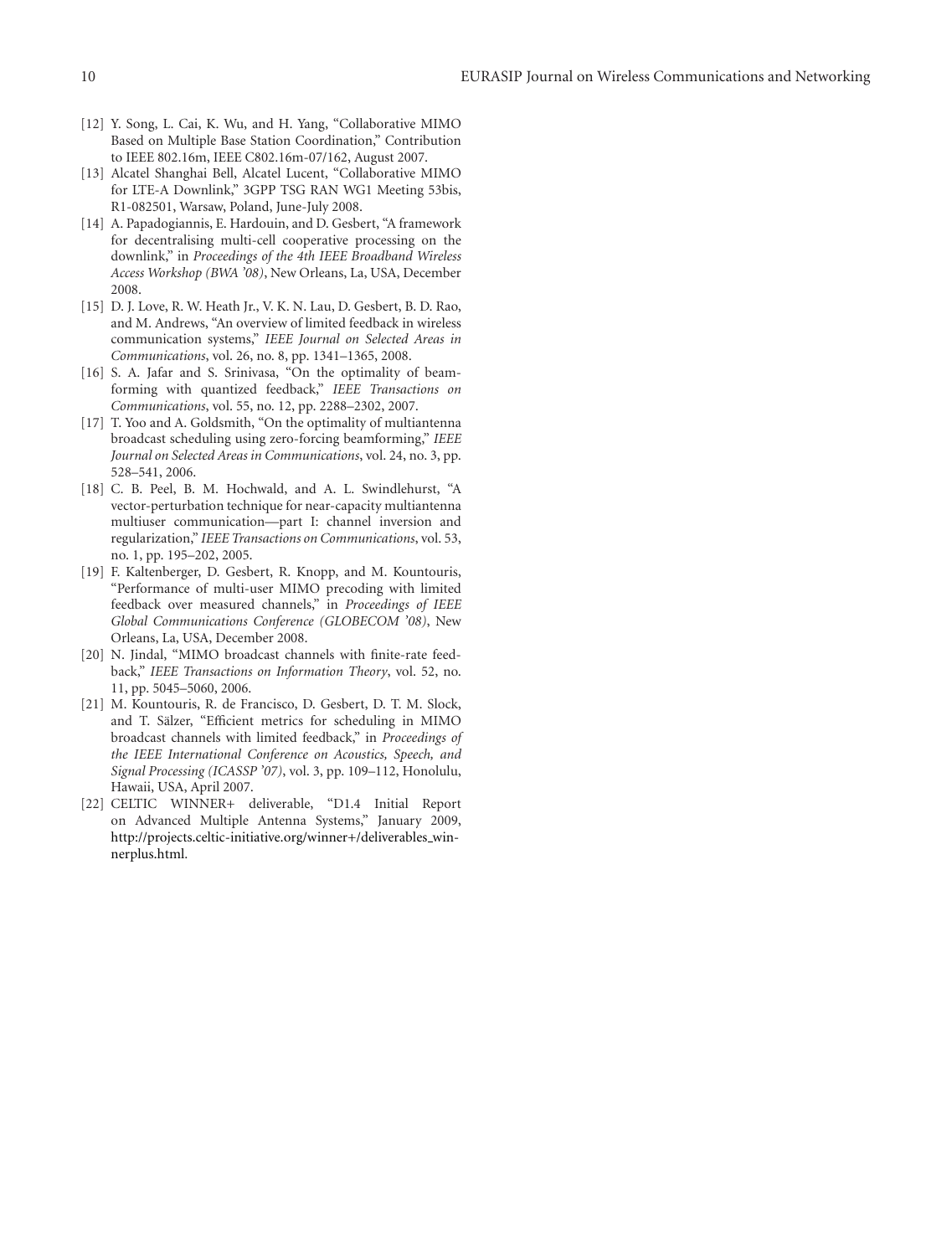## **Special Issue on Physical Layer Network Coding for Wireless Cooperative Networks**

### **Call for Papers**

Cooperative communication is an overwhelming research topic in wireless networks. The notion of cooperative communication is to enable transmit and receive cooperation at user level by exploiting the broadcast nature of wireless radio waves so that the overall system performance including power efficiency and communication reliability can be improved. However, due to the half-duplex constraint in practical systems, cooperative communication suffers from loss in spectral efficiency. Network coding has recently demonstrated significant potential for improving network throughput. Its principle is to allow an intermediate network node to mix the data received from multiple links for subsequent transmission. Applying the principle of network coding to wireless cooperative networks for spectral efficiency improvement has recently received tremendous attention from the research community. *Physical-layer network coding* (PLNC) is now known as a set of signal processing techniques combining channel coding, signal detection, and network coding in various relay-based communication scenarios, such as two-way communication, multiple access, multicasting, and broadcasting. To better exploit this new technique and promote its applications, many technical issues remain to be studied, varying from fundamental performance limits to practical implementation aspects. The aim of this special issue is to consolidate the latest research advances in physicallayer network coding in wireless cooperative networks. We are seeking new and original contributions addressing various aspects of PLNC. Topics of interest include, but not limited to:

- Fundamental limits of relay channels with PLNC
- Protocol design and analysis for PLNC
- Cross-layer design for systems with PLNC
- Joint channel coding, modulation, and PLNC
- PLNC with Turbo/LDPC codes
- PLNC with fountain codes
- Channel estimation and synchronization of PLNC
- Scheduling and resource allocation with PLNC
- PLNC with MIMO and OFDM
- PLNC in cooperative and cognitive networks
- Implementation aspects of PLNC
- Random network coding
- Other issues related to PLNC

Before submission authors should carefully read over the journal's Author Guidelines, which are located at [http://www](http://www.hindawi.com/journals/wcn/guidelines.html) [.hindawi.com/journals/wcn/guidelines.html.](http://www.hindawi.com/journals/wcn/guidelines.html) Prospective authors should submit an electronic copy of their complete manuscript through the journal Manuscript Tracking System at <http://mts.hindawi.com/> according to the following timetable:

| Manuscript Due                         | January 1, 2010 |
|----------------------------------------|-----------------|
| First Round of Reviews   April 1, 2010 |                 |
| <b>Publication Date</b>                | July 1, 2010    |

### **Lead Guest Editor**

**Wen Chen,** Department of Electronic Engineering, Shanghai Jiaotong University, Minhang, Shanghai, China; [wenchen@sjtu.edu.cn](mailto:wenchen@sjtu.edu.cn)

### **Guest Editors**

**Xiaodai Dong,** Department of Electrical and Computer Engineering, University of Victoria, BC, Canada; [xdong@ece.uvic.ca](mailto:xdong@ece.uvic.ca)

**Pingyi Fan,** Department of Electronic Engineering, Tsinghua University, Beijing, China; [fpy@mail.tsinghua.edu.cn](mailto:fpy@mail.tsinghua.edu.cn)

**Christoph Hausl,** Institute for Communications Engineering, Technische Universität München, Germany; [christoph.hausl@tum.de](mailto:christoph.hausl@tum.de)

**Tiffany Jing Li,** Department of Electrical and Computer Engineering, Lehigh University, Bethlehem, PA 18015, USA; [jingli@ece.lehigh.edu](mailto:jingli@ece.lehigh.edu)

**Petar Popovski,** Department of Electronic Systems, Aalborg University, Niels Jernes Vej 12, 5-208 9220 Aalborg, Denmark; [petarp@es.aau.dk](mailto:petarp@es.aau.dk)

**Meixia Tao,** Department of Electronic Engineering, Shanghai Jiaotong University, Minhang, Shanghai, China; [mxtao@sjtu.edu.cn](mailto:mxtao@sjtu.edu.cn)

*Hindawi Publishing Corporation http://www.hindawi.com*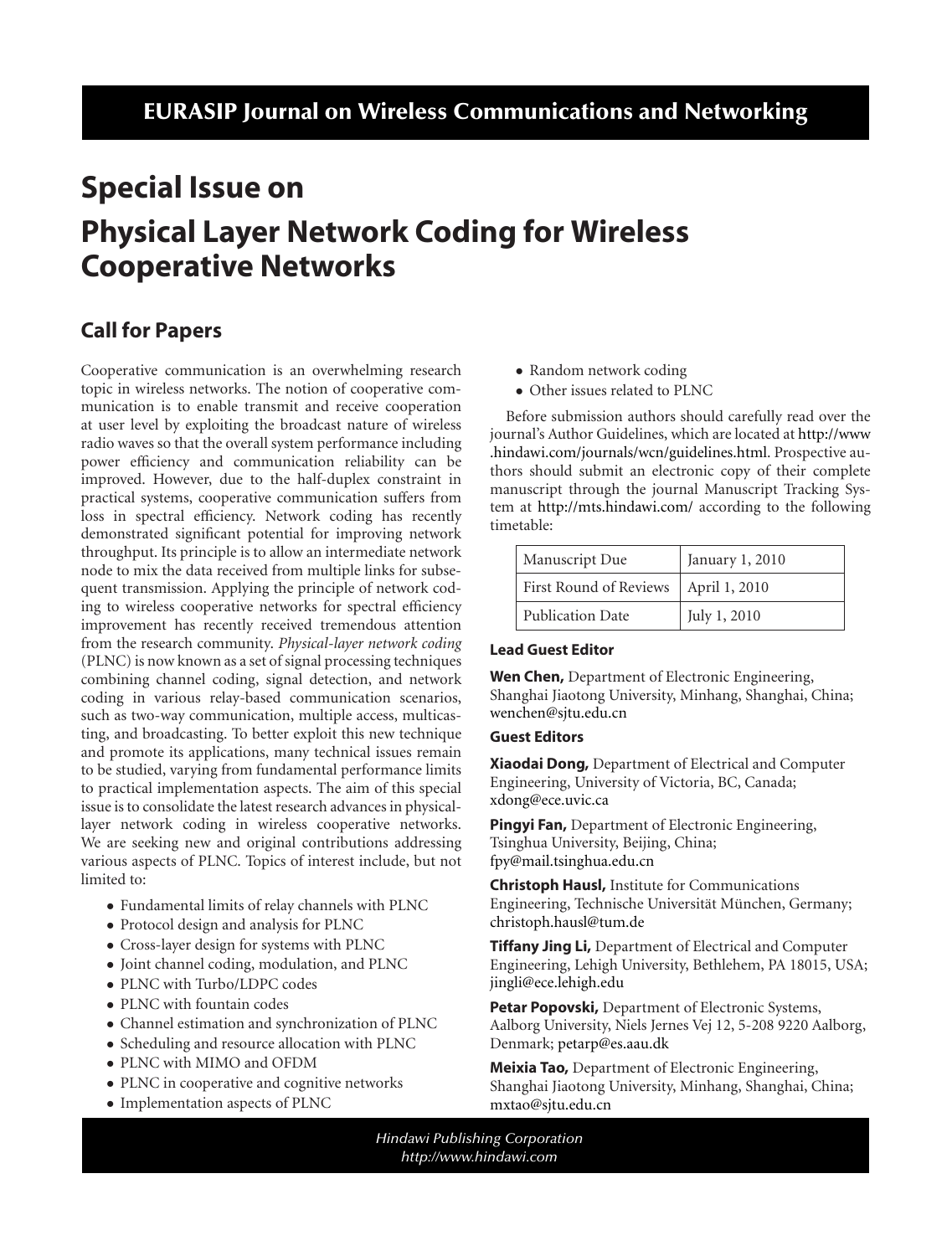# **Special Issue on Radar and Sonar Sensor Networks**

### **Call for Papers**

Although radar and sonar rely on two fundamentally different types of wave transmission, Radio Detection and Ranging (RADAR) and Sound Navigation and Ranging (SONAR), both are remote sensing systems with important military, scientific, and commercial applications. RADAR sends out electromagnetic waves, while active SONAR transmits acoustic (i.e., sound) waves. In both systems, these waves return echoes from certain features or targets that allow the determination of important properties and attributes of the target (i.e., shape, size, speed, distance, etc.). Because electromagnetic waves are strongly attenuated (diminished) in water, RADAR signals are mostly used for ground or atmospheric observations. Because SONAR signals easily penetrate water, they are ideal for navigation and measurement under water. The networking of radars or sonars is two emerging research areas, known as radar sensor networks and underwater sensor networks. The goal of the Special Issue is to publish the most recent results in the development of radar sensor networks and underwater sensor networks. Researchers and practitioners working in this area are expected to take this opportunity to discuss and express their views on the current trends, challenges, and state-of-the-art solutions addressing various issues in radar and sonar sensor networks. Review papers on radar sensor networks and/or underwater sensor networks are also welcome. Topics to be covered in this Special Issue include, but are not limited to:

- Waveform design and diversity
- UWB radar sensor networks
- Interferences analysis
- Coexistence with other sensor networks
- Network capacity
- MIMO radar
- MIMO radar
- Medium Access Control (MAC)
- Routing
- Underwater channel modeling
- Underwater communications
- Network coverage
- Energy efficiency
- Security and privacy
- Navigation and positioning (localization)
- Sensor fusion
- In-network information processing
- Target detection and tracking
- Other applications

Before submission authors should carefully read over the journal's Author Guidelines, which are located at [http://www](http://www.hindawi.com/journals/wcn/guidelines.html) [.hindawi.com/journals/wcn/guidelines.html.](http://www.hindawi.com/journals/wcn/guidelines.html) Prospective authors should submit an electronic copy of their complete manuscript through the journal Manuscript Tracking System at <http://mts.hindawi.com/> according to the following timetable:

| Manuscript Due                         | December 1, 2009 |
|----------------------------------------|------------------|
| First Round of Reviews   March 1, 2010 |                  |
| Publication Date                       | June 1, 2010     |

### **Lead Guest Editor**

**Qilian Liang,** Department of Electrical Engineering, University of Texas at Arlington, Arlington, TX 76019-0016, USA; [liang@uta.edu](mailto:liang@uta.edu)

### **Guest Editors**

**Xiuzhen (Susan) Cheng,** Department of Computer Science, The George Washington University, Washington, DC 20052, USA; [cheng@gwu.edu](mailto:cheng@gwu.edu)

**Scott C.-H. Huang,** Department of Computer Science, City University of Hong Kong, 83 Tat Chee Ave, Kowloon, Hong Kong; [shuang@cityu.edu.hk](mailto:shuang@cityu.edu.hk)

**Sherwood W. Samn,** Air Force Research Laboratory/RHX, Brooks City Base, San Antonio, TX 78235, USA; [Sherwood.samn@brooks.af.mil](mailto:Sherwood.samn@brooks.af.mil)

**Lingming Wang,** iBiquity Digital Corporation, 150 Allen Road, Suite 201, Basking Ridge, NJ 07920, USA; [lwang@ibiquity.com](mailto:lwang@ibiquity.com)

**Zheng Zhou,** School of Information and Telecommunications, Beijing University of Posts and Telecommunications, Beijing 100876, China; [zzhou@bupt.edu.cn](mailto:zzhou@bupt.edu.cn)

*Hindawi Publishing Corporation http://www.hindawi.com*